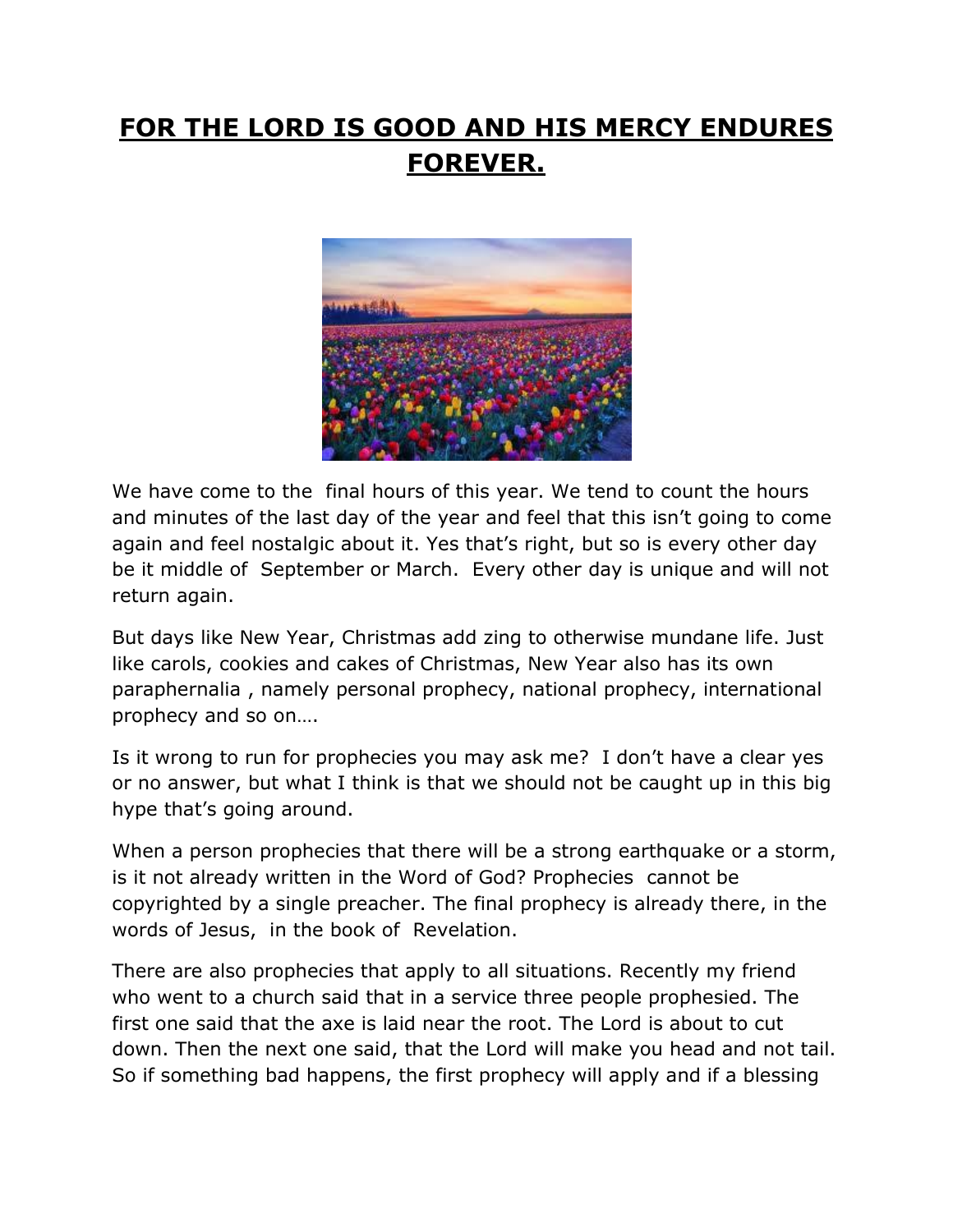is on the way the second one will hold good. This is a wide bracket prophecy encompassing all.

I am not against prophecies. I have witnessed uncanny prophetic words from great people of God. No one but the Lord alone could have known a situation. Yet they would be speaking as though they knew it all. I have experienced God's prophetic word on my life coming to pass. But how do we know what comes from the heart of God and what is not? The answer is in the Word of God. Since we do not read the Word enough, we are not able to sift grain from chaff.

**Jeremiah 23:25-30 ( NRSV )** <sup>25</sup>I have heard what the prophets have said who prophesy lies in my name, saying, "I have dreamed, I have dreamed!"  $^{26}$ How long? Will the hearts of the prophets ever turn back—those who prophesy lies, and who prophesy the deceit of their own heart?  $27$ They plan to make my people forget my name by their dreams that they tell one another, just as their ancestors forgot my name for Baal.  $^{28}$ Let the prophet who has a dream tell the dream, but let the one who has my word speak my word faithfully. What has straw in common with wheat? says the LORD.  $^{29}$ Is not my word like fire, says the LORD, and like a hammer that breaks a rock in pieces? <sup>30</sup>See, therefore, I am against the prophets, says the LORD, who steal my words from one another.

These days I really wonder whether all of us Christians, sit and read the Word of God and receive our personal word from God Himself. What most of us do not realize is that God is simply waiting that we will go and speak to Him personally.

See what He says.

**John 10:2-4 ( NRSV** ) <sup>2</sup>The one who enters by the gate is the shepherd of the sheep.  $3\text{The gate}$  keeper opens the gate for him, and the sheep hear his voice. He calls his own sheep by name and leads them out. <sup>4</sup>When he has brought out all his own, he goes ahead of them, and the sheep follow him because they know his voice.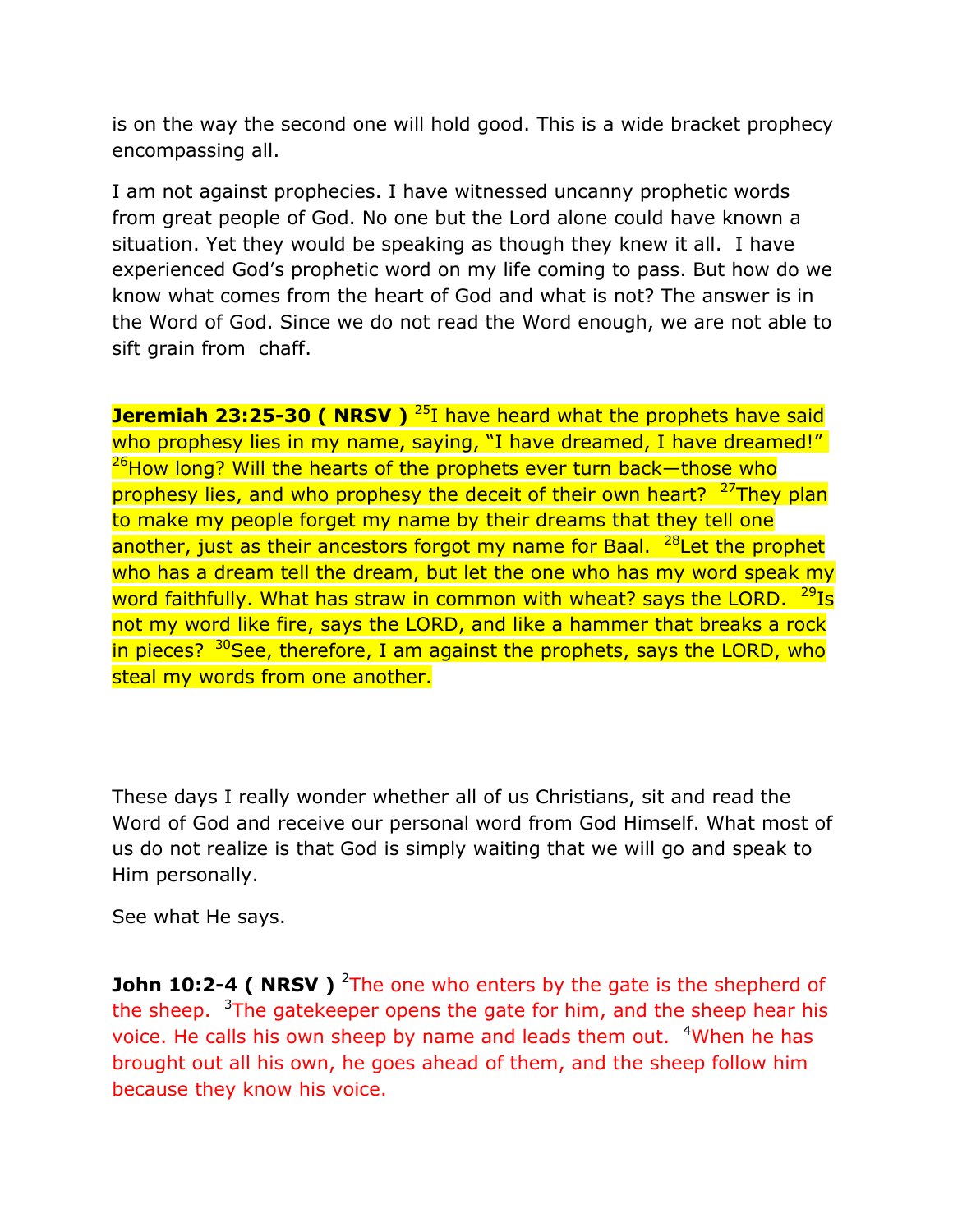The Shepherd knows you and me personally and He has called us out by name. Not only God knows us and calls by name, He expects His sheep also to know His voice.

Do we know the voice of the Master, the Master who enters by the Gate and not by any back door means?

When we know His voice, we will be so exhilarated when He speaks to our heart.

Some of you may ask : How does God speak to us?

In my life, it has been predominantly by the Word which He has given us.

When we read it through the Holy Spirit living inside of us, treasures will open before our very eyes.

Sometimes it can be through a sermon or a word from somewhere.

Hearing from God need not be just one day affair. It has to be an everyday habit.

But there are certain covenant promises that God will give us in our lives.

As I've told often the Lord promised big things in my life, which many years ago, I did not take it very serious.

But after a decade He is surely fulfilling His Word over my life. Some promises have started to happen only now. Some are yet to be activated.

So my dear friend do not hanker for a word only for the New Year Day. Keep listening, keep reading, keep seeking… The Word of God will be yours to keep and claim.( [http://www.tamilchristian.com/lauraspages/pages/2007-](http://www.tamilchristian.com/lauraspages/pages/2007-007.pdf) [007.pdf\)](http://www.tamilchristian.com/lauraspages/pages/2007-007.pdf)

In these days of false alarms of the ending of the world, what we need is the secure assurance of our salvation in our Lord Jesus. Even if the world may not end today, death may come calling suddenly. So we need not panic about that Last Day, we can have our personal last days any day(I know it's no consolation either, nevertheless very true). We all are destined to die in this world. But we need to rest secure underneath the everlasting arms.